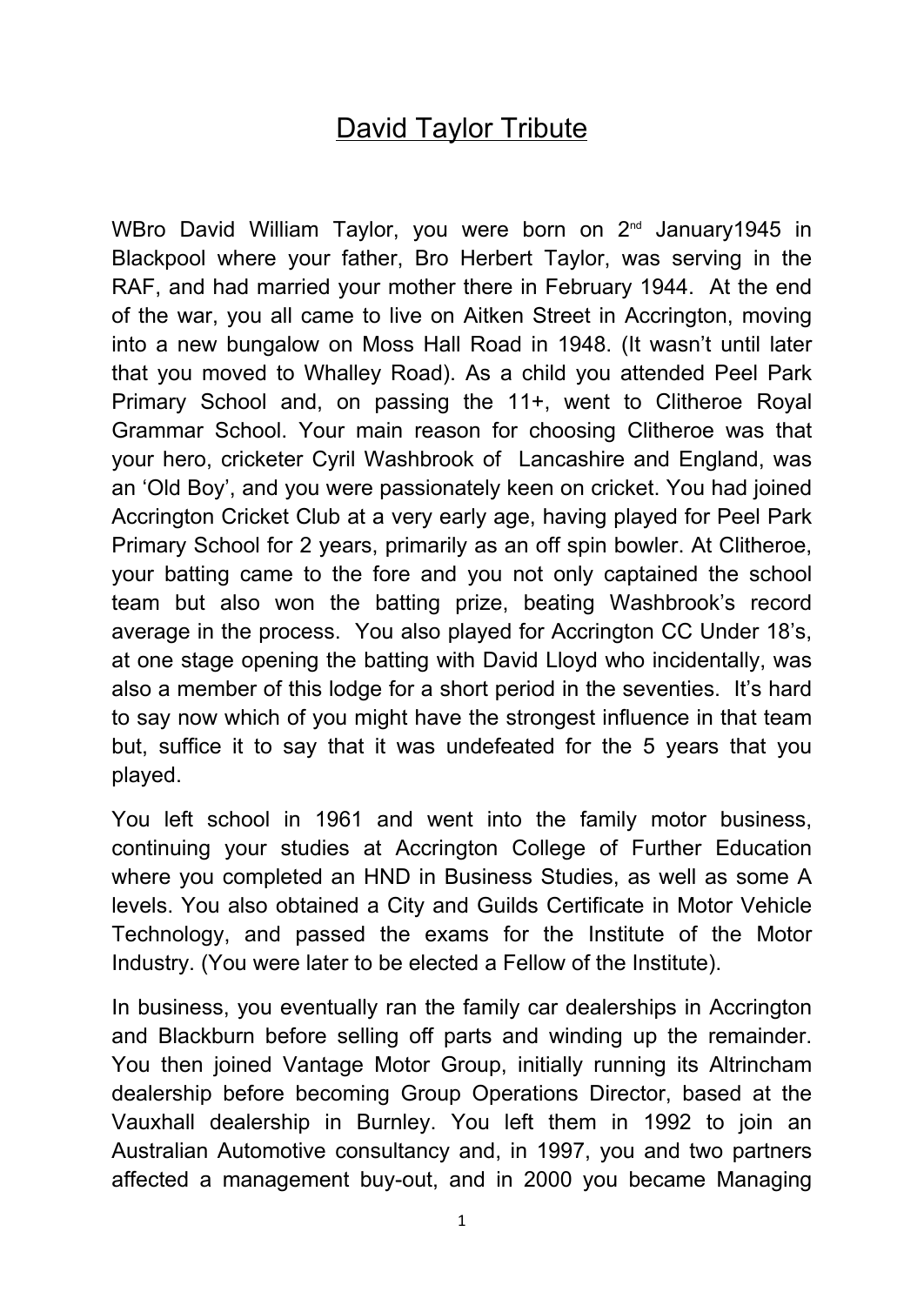Director. The company had a good number of Motor Trade 'Blue Chip' clients, including Land Rover, Mercedes, Peugeot, Nissan and Audi as well as some of the big name retailers – Inchcape, Bristol Street, CD Bramall and others. You sold your share of the business in 2009.

You have had many interests outside Freemasonry. In addition to having played cricket for Accrington throughout the 60's and into the 70's, at which point business commitments had become rather heavy, you transferred to Whalley CC which was less time-consuming, and had several happy seasons there, winning both the Ribblesdale League and its cup competition.

You have always been keen on Motor Sport. You rallied throughout the 60's, winning over 40 trophies, before the responsibilities of marriage and business caused you to move into circuit commentary work. You have commentated at all the country's major circuits – Silverstone, Oulton Park, Brands Hatch, Donnington Park etc – on everything from Formula 1 downwards. You served on the committee of the Lancashire Automobile Club, becoming its Chairman and subsequently, President.

You were for 15 years a member of Accrington Round Table, taking the lead in organising the Accrington Carnival and the Miss Accrington competition. You held various offices including Chairman, and subsequently have been Chairman of Accrington ex-Tablers Club (41 Club).

Having moved to the Cotswolds some years ago, you joined Chipping Campden Probus Club a couple of years ago and are now the Speakers Secretary and will be Chairman in 2019 if all goes according to plan.

You and your wife Pamela, whom you married in 1970, are enjoying life in that lovely part of the United Kingdom. In addition to being your tower of strength, she also has had a distinguished career in her own right, initially as a teacher of modern languages, and then as Development Director of Bolton School, raising over £1million a year for bursaries as well as funding for capital projects. She retired in 2008. You have two sons, Jeremy and Marcus, both married, with families of their own and both successful in their chosen careers.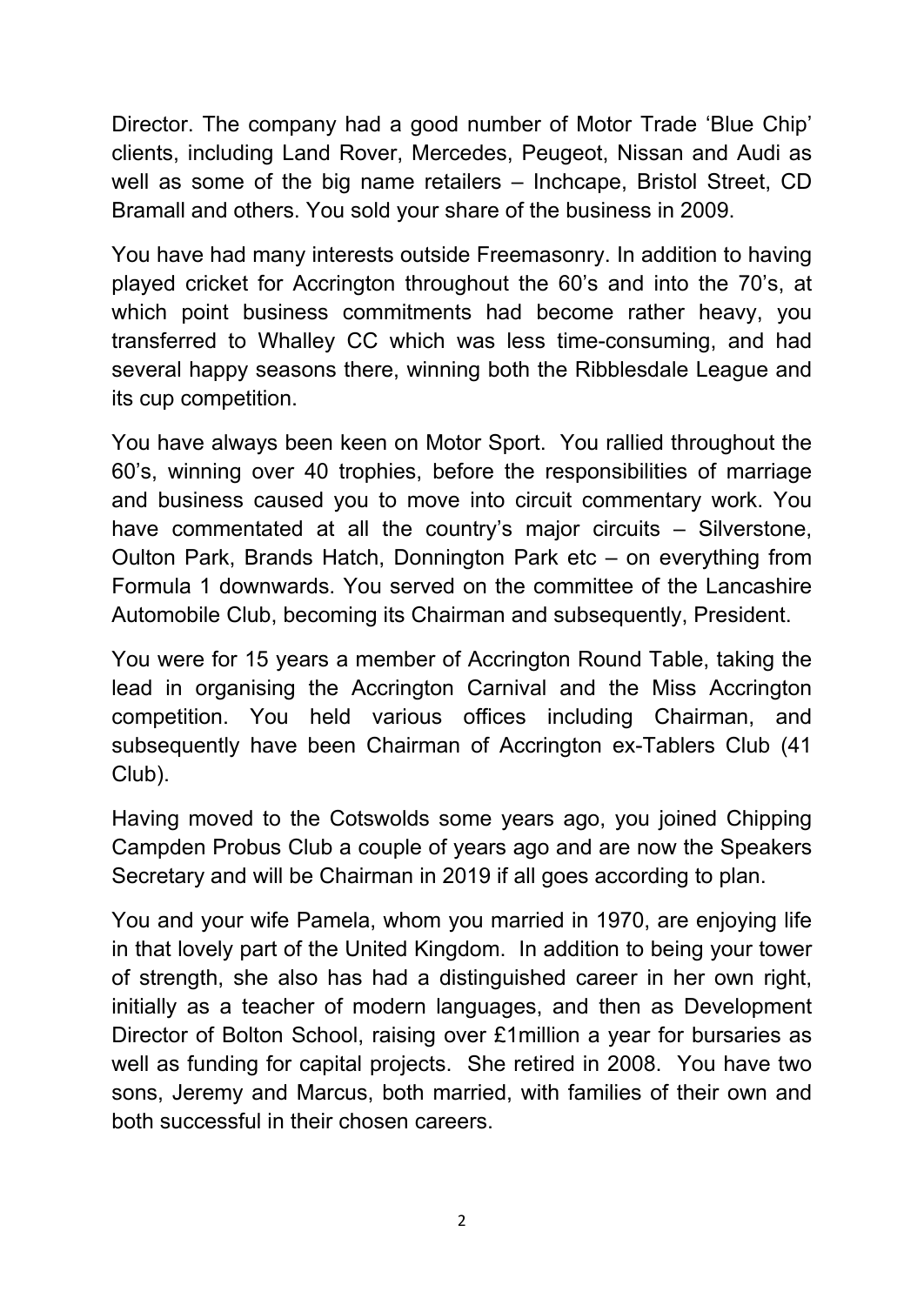Your interest in Masonry was aroused by your father, who had joined this lodge in 1956 and subsequently proposed you as a member when you reached your 21<sup>st</sup> Birthday. Your seconder was WBro Frank W Oldham who himself was then celebrating 50 years in the lodge, having been one of the early initiates, in March 1917. You were interviewed and then balloted for in January 1967 but, as was customary at the time, there was a waiting list and you had to wait 9 months until your initiation in October by WBro Bob Coates. Your father delivered the charge after Initiation. There were 37 members and eight visitors in attendance. For the record, and in case you cannot remember, you were passed by WBro Billy Bell, charge by WBro Roy Green and subsequently raised by WBro Maurice Jackson.

You worked your way through all the usual offices of the lodge and in February 1978, at the tender age of 33, you were installed in the Chair of King Solomon by WBro Fred Ward, you then being the youngest Master to be installed in the Lodge - and I believe that record still stands today. You had a busy year in the Chair, initiating the practice at each lodge meeting of announcing which lodges you intended to visit in the ensuing month and encouraging the brethren to join you.

On leaving the IPM's chair, you were appointed Lodge Charity Steward and as such of course, attended the District Charity Stewards' committee. You were invited to become the Secretary of that committee and subsequently became the District Charity Steward in succession to Kenneth Sutcliffe, a post which you held for some years. During this period, you were promoted to the rank of Past Provincial Senior Grand Deacon and, in 1991 to the prestigious rank of Provincial Junior Grand Warden. You had a memorable year supporting the then new PGM WBro James Dunsford Hemsley, visiting all the districts of the Province and almost all the Masonic Halls. In April 1996 you were elevated to the rank of Past Assistant Grand Director of Ceremonies and was thrilled to attend Grand Lodge to receive your collar from the Duke of Kent.

Around that time, you had moved to Bolton, as Pamela had taken her post at Bolton School and you were working in management consultancy - a job which involved you travelling 50,000 miles a year by car, along with regular domestic flights to Scotland and Northern Ireland. Alas, that and the family gradually took priority over Freemasonry and your